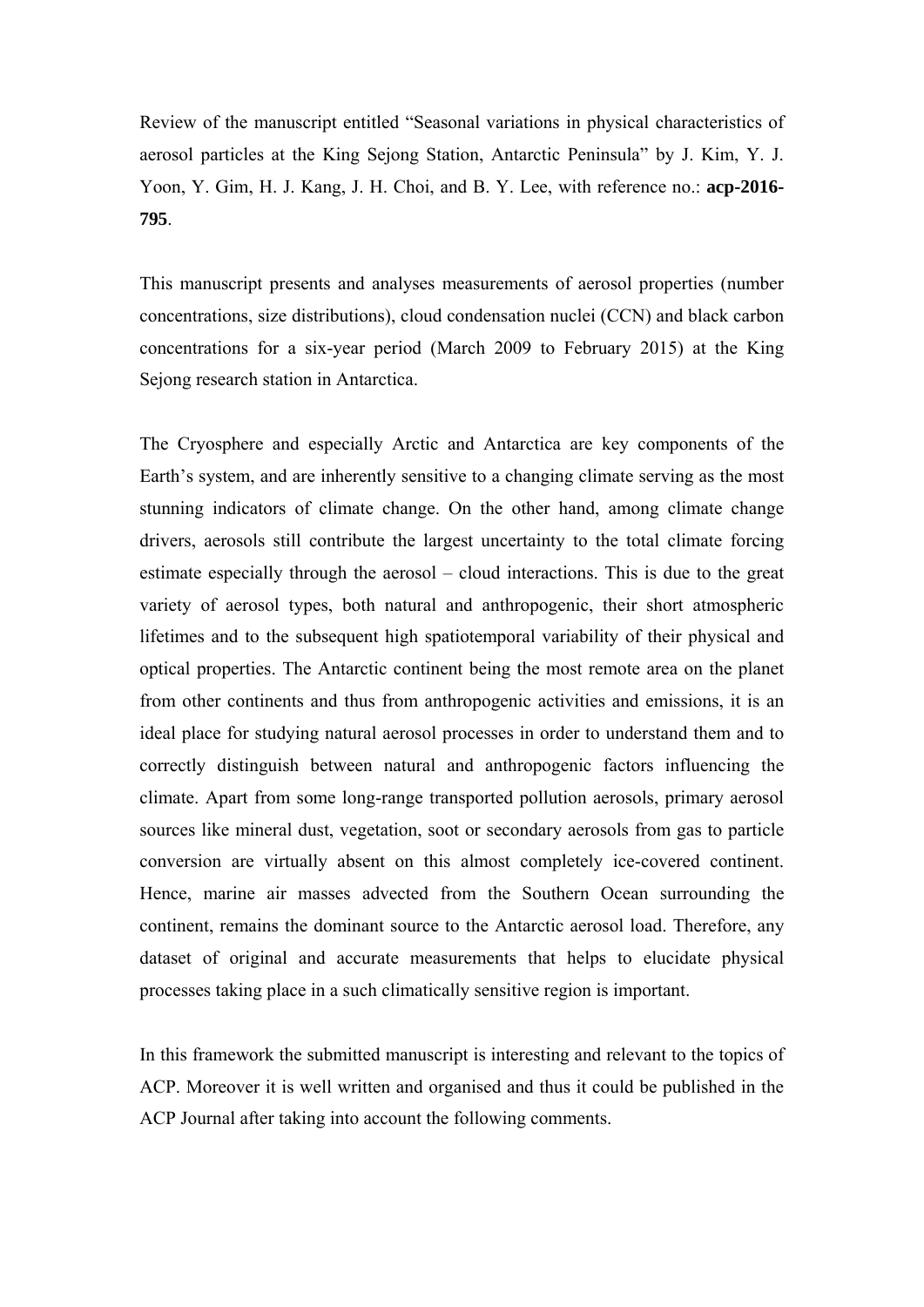The manuscript presents interesting results on Antarctic aerosols based on continuous relatively long term (six years) observations at King Sejong station. The dataset is unique and the analysis of measurements is quite adequate. Core of the manuscript is data analysis on a seasonal basis and at a next level according to the origin of air masses though timeseries of monthly mean data of some variables are presented (e.g. Fig. 3, Fig. 4, Fig. 7a and Fig. 12). Authors analyse the intra-annual variation of examined parameters and they discuss the main features of their seasonal behavior making an effort to provide possible explanations to interpret their findings. In some cases, they compare their results with that of other research works conducted in Antarctica. However, the whole analysis doesn't go deeper to gain an important insight into the factors determining the aerosol properties seasonality and the factors affecting the CCN activation. For instance, is the new particle formation the only or the main factor that induces seasonal variation in particle concentration (total and CN2.5)?

My main concern is about the gain of the new knowledge that this paper brings. Authors cite in the text, especially in the introduction, several works on Antarctic aerosols and their properties. So, what is the contribution of this manuscript to this knowledge? In the introduction authors state "*Although various studies have been performed, the measurements taken at the Antarctic Peninsula and the long-term observations of aerosol particles are still insufficient*" but they do not discuss any inter-annual variability or trend (except for the exceptional year of 2014). Τhey focus on the seasonal variation. In order to support their work, authors should clearly state what are the new approach, analysis and/or findings compared to literature and this should be clearly presented in the concluding section as well. Otherwise, they can discuss their results compared to other works, examining whether they are in agreement strengthening thus the existing knowledge since current results are issued from multi-year observations. Actually they do it sometimes. For instance, authors state that the revealed seasonal pattern of  $CN_{2.5}$  and  $CN_{10}$  is in agreement with the results of previous studies (page 8, lines 8-10). I am wondering if the consideration of the seasonal variation of  $CN_{2.5}$  and  $CN_{10}$  separately, is additional and further information compared to previous works. On the other hand, throughout the discussion regarding timeseries, seasonal behavior of CCN concentrations, particles size distribution and CCN activation ratios, there are no references to other relative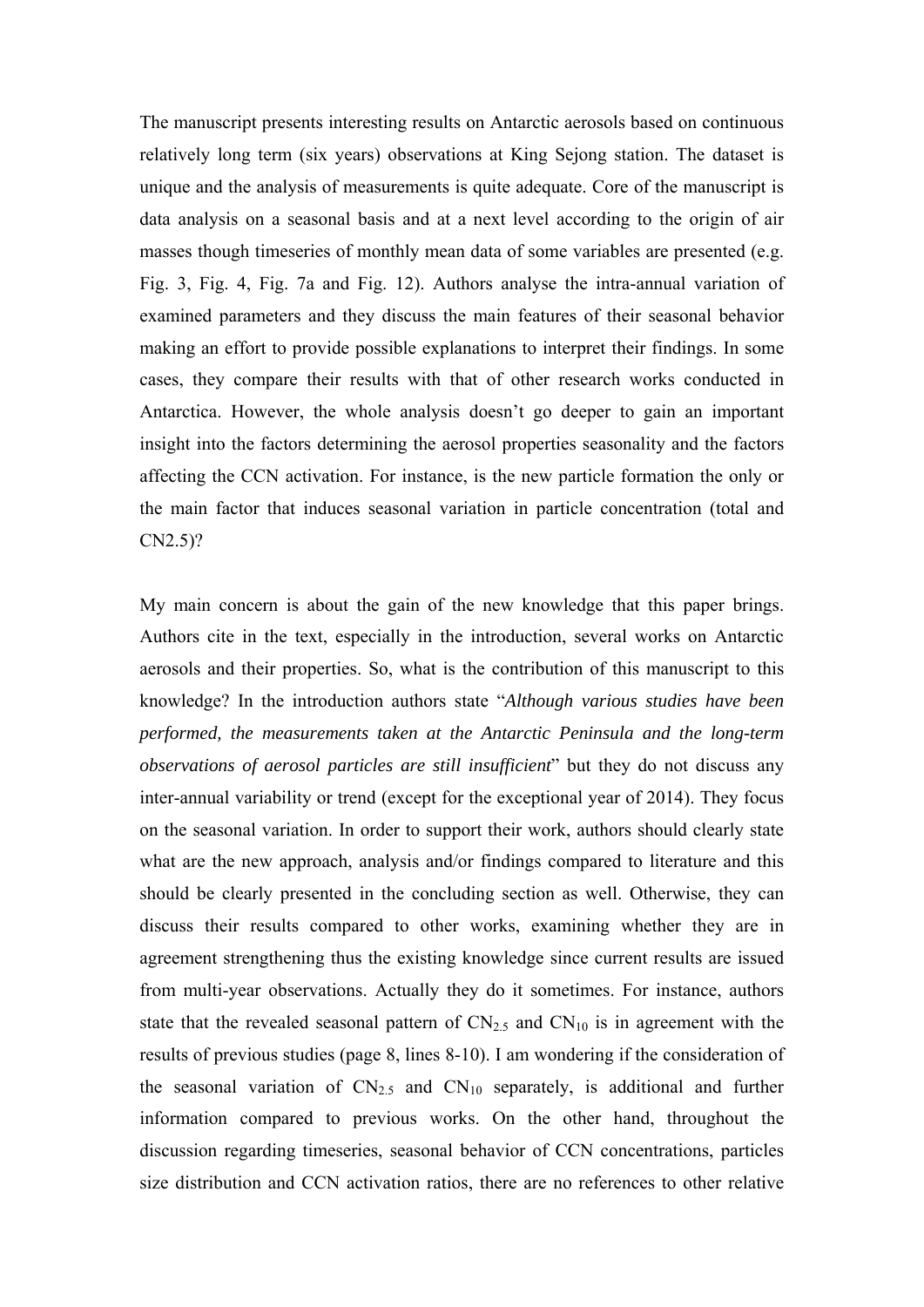studies in Antarctica. If this analysis and its findings give new or additional information should be stated by authors adding thus value to their work. The same is valid for the analysis regarding the effects of air masses origin on the aerosols physical properties.

I should however state that the lack of new knowledge doesn't reduce the value of a dataset of original measurements of aerosol properties with a relatively long temporal coverage, in a remote, not easily accessible and very interesting from climate change point of view, area of the planet.

## **Some minor remarks**

- Authors give enough information about instrumentation but they do not discuss any quality control assessment that they apply to their raw records.
- Authors trying to interpret the exceptional CN concentration levels during the period 2013-2014, found that air masses origin was differentiating this period compared to previous years. Air masses from south Atlantic were more frequent than other years. A comparison of CN concentration levels with analogous measurements (if there are published) at stations which are affected mostly by south Atlantic air masses could support this argument.
- Analyzing the CCN concentration, it was found that its seasonal variation follows the seasonal cycle of particles concentration which is logical. I have however point out that the CCN concentrations during the period 2013-2014 seem to be unaffected by the low particles concentration in that period as they remain similar to other years.
- Page 3, lines 8-9. In the sentence *"…. the direct and indirect climate effects are still unknown (IPCC, 2013).*", I think the word "unknown" is not appropriate. Actually, according to IPCC report, aerosol effects contribute the largest uncertainty in the total radiative forcing. Thus you can replace the word '*unknown'* by 'highly uncertain'.
- Page 3, line 21. In the sentence "*For these reasons, the observation of the physical properties in Antarctica, …*", replace the word '*the'* by 'their'